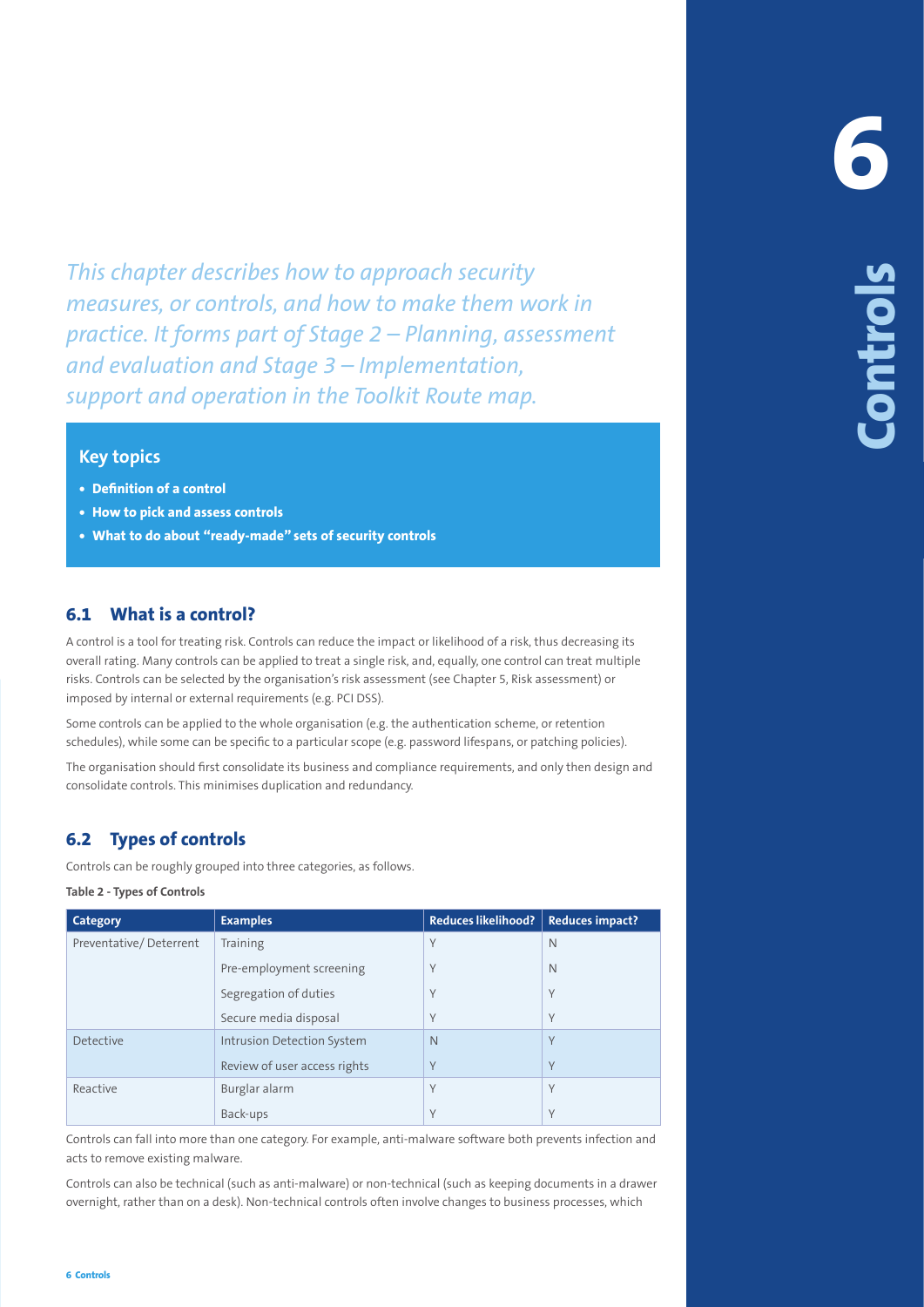may require more involvement from different parts of the organisation to implement, but which are more costeffective. When selecting technical controls, the organisation must always ask itself the question, "Why is this control the best or only option? Is there a non-technical approach which is more effective?".

Different cultures may have very different attitudes to acceptable behaviour, which should be taken into account when designing controls (see Chapter 5, Risk assessment). For example, in some cultures, it is considered unacceptable to let a door close in the face of someone walking behind you – in this case, the organisation should consider alternative controls to pass-opened doors, such as turnstiles.

## **6.3 Control sets**

There are many sets of controls available, some backed by government, others produced by professional bodies, and still more developed by community organisations (see the reading list for this chapter for a few examples).

Control sets are like diets – everyone is looking for a "quick fix". Some approaches are faddish and incomplete and require huge lifestyle changes. Others require you to pay a third party to make all of the difficult decisions for you. Others start with good advice based upon fact, and expect you to interpret it to suit your situation. Unfortunately, just as there is no one menu which will suit us all, there is no one control set which will sufficiently protect every organisation.

Using governmental advice can be a good start, if there is a clear message.

The crucial point of difference between a control set and a diet, where the analogy breaks down, and which explains the fluidity in the information security sector (which far exceeds the confusion even in the nutrition sector) is the rapidly changing and volatile state of technology. Human biology is relatively static. Imagine if a person born thirty years ago was unrecognisable to anyone born twenty years ago, and could not eat the same food or even talk to them.

The more specific and technology-focused a control set is, the more effort it will take to keep it up to date – which is why managing people and business processes can be a better way to manage a risk.

Any organisation seeking to identify a control set to implement should assess it for stability (given the changing nature of technology), suitability for their needs, and other side benefits (e.g. will it make it easy to get government funding?). The control set chosen will almost certainly need to be augmented to fill in the areas where organisational risk tolerance differs from the tolerance of the authors of the control set.

Governmental control sets can be used to improve top level buy-in, as top management may have been contacted by governmental bodies asking for feedback on compliance with the currently popular control set. An example of an initial risk assessment which helped an organisation to raise awareness, gain support from governance and executive bodies and make the case for increased investment in information security controls was to take the CPNI 20 controls and assess: current organisational compliance (rated as red, amber or green), priority for action, actions recommended with cost, timescales and responsibilities.

#### **6.3.1 A note on the ISO/IEC 27001 Statement of Applicability**

The Statement of Applicability is one of the documents required to certify to ISO/IEC 27001. It consists of a mapping of the organisation's list of selected controls to the list of controls in Annex A of ISO/IEC 27001 (which is the same as the controls in ISO/IEC 27002). Every information security control which is used by the organisation (in the environment being certified) should be in this list, even if they do not appear in Annex A of 27001. Justification should be given (briefly) for the inclusion of all implemented controls; and where a control listed in 27001 is not implemented, justification for its omission should also be given.

The purpose of the SOA is mainly to ensure that an organisation has not missed anything. The Annex is not intended to be a control set, or a means of bypassing a risk assessment. A good way to think of it is as a supermarket containing all the foods you can imagine – your list of controls is your shopping list. Going to this supermarket without a list and buying everything on the shelves will bankrupt you, and leave you with many foods you don't need or want. Equally, implementing all controls in Annex A of ISO/IEC 27001 will be too expensive for the organisation, and will not meet its needs. That is why the list of controls in Annex A is best ignored until after the organisation has sorted out its list of required controls.

### **6.4 Implementing controls**

Controls are only effective when completely defined, and implemented in the correct context.

For example, a policy developed by a small group, published on a website and left to the ravages of chance will

There is no "perfect control set", any more than there is a "perfect diet".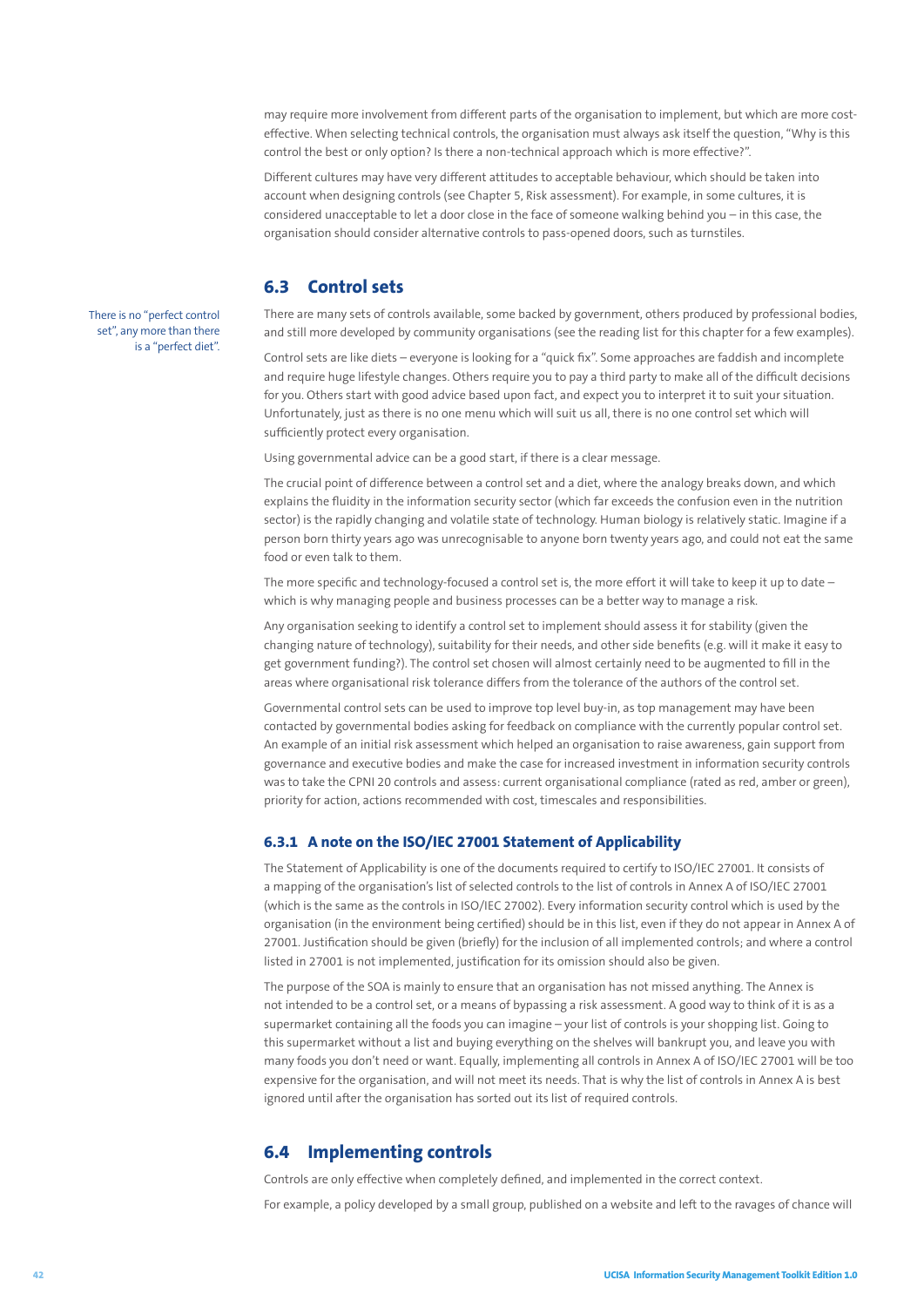be unlikely to have its desired effect. Log files, as another example, in and of themselves have no protective or preventative capability. They need to be part of a detective control, and linked to incident response, in order to reduce the impact of incidents.

An effective control should be:

- developed through consultation with affected parties, transcending any internal "silos"
- designed to address a risk
- proportionate
- supported by top management
- tested
- implemented with appropriate awareness work to ensure that all impacted users understand what to do and have support in any transitional period
- managed, with non-compliance detected, followed up, reported on, and persistent issues handled effectively.

To put this another way, controls are a component of an ISMS; they do not replace it.

Implementation of a control should be managed as any other business change, using the techniques which the organisation finds most effective, and the management channels which are in place already.

### **6.5 Assessing and managing change**

Business changes may change risk levels, introduce new sources of risk or new external requirements, which then cause controls to be revised. The impact of any new/changed/retired driver (see Chapter 3, Drivers) on existing controls should also be assessed (i.e. change or removal).

The impact on the organisation of each control introduction/change/retirement should then be assessed, so that any changes which are not feasible can be identified. As previously noted, this assessment should be done as early as possible, ideally before the organisation commits to a project or new service which brings with it changes which are not feasible to implement. For example, taking payment card data may result in specialist security software being required (file integrity monitoring), and hence a much higher cost for software licenses.

Using this information, the appropriate level in the organisation should then make a decision on the business change: should it go ahead?

Assuming that the business change will go ahead, once the changes to controls are clear, a plan should be agreed which leads to their implementation/alteration/removal (as relevant) in a suitable time frame.

#### **6.6 Documenting controls**

Controls deriving from requirements, either via risk assessment (see Chapter 5, Risk assessment) or via other drivers (see Chapter 3, Drivers), should be compiled into a single list, along with internally defined controls, to reduce the chances of unnecessary duplication and accidental omission. The source(s) of each given control should be recorded, so that changes in a driver can easily be propagated into policies, technical measures etc. Equally, should a question arise as to the necessity of a control, it will be easy to understand why it exists and the consequences of removing it.

In many cases, especially where legislation is concerned, an external requirement will not specify exact controls. In this situation, the organisation should use the driver to inform its risk assessment and control selection processes, with reference to its own risk appetite and legal counsel as appropriate. This ensures that legislation is not over- or under-interpreted.

In order to relate controls derived from external drivers to controls derived from risk assessment, the organisation should decide how to treat externally derived controls. They may be seen in one of two ways:

- as a way to address the risk of non-compliance (e.g. with the DPA)
- as a way to treat a specific information security risk (e.g. the risk of a user deliberately or accidentally leaking information).

Of these two options, the first is the easiest to do initially, but leaves externally derived requirements in a separate group, and does not, perhaps, encourage all controls to be treated equally. The second approach requires each control to be "deconstructed" to identify what risk (or risks) it is actually going to be addressing. This takes more time, but is a much more effective (and satisfying) approach.